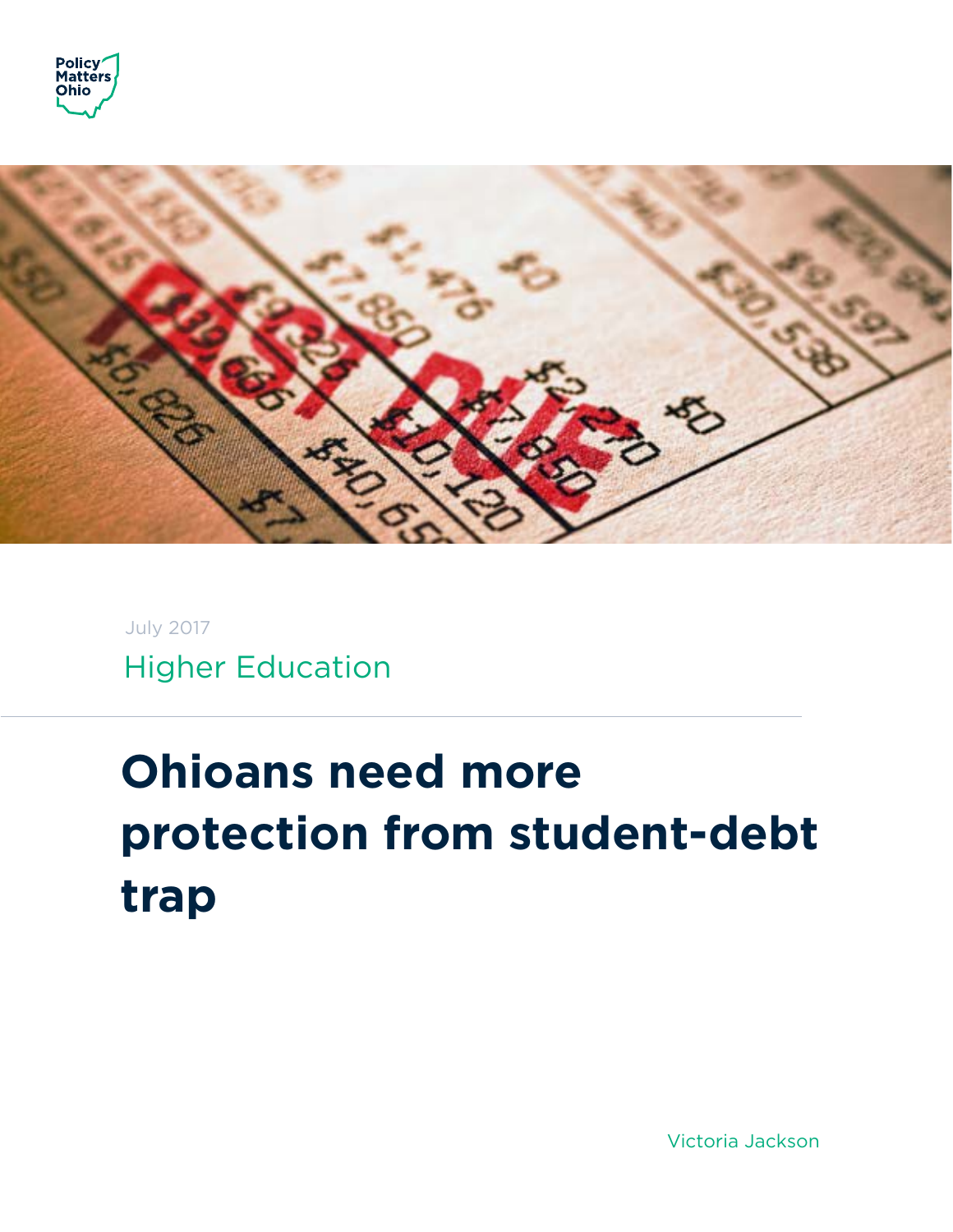

### **Contents**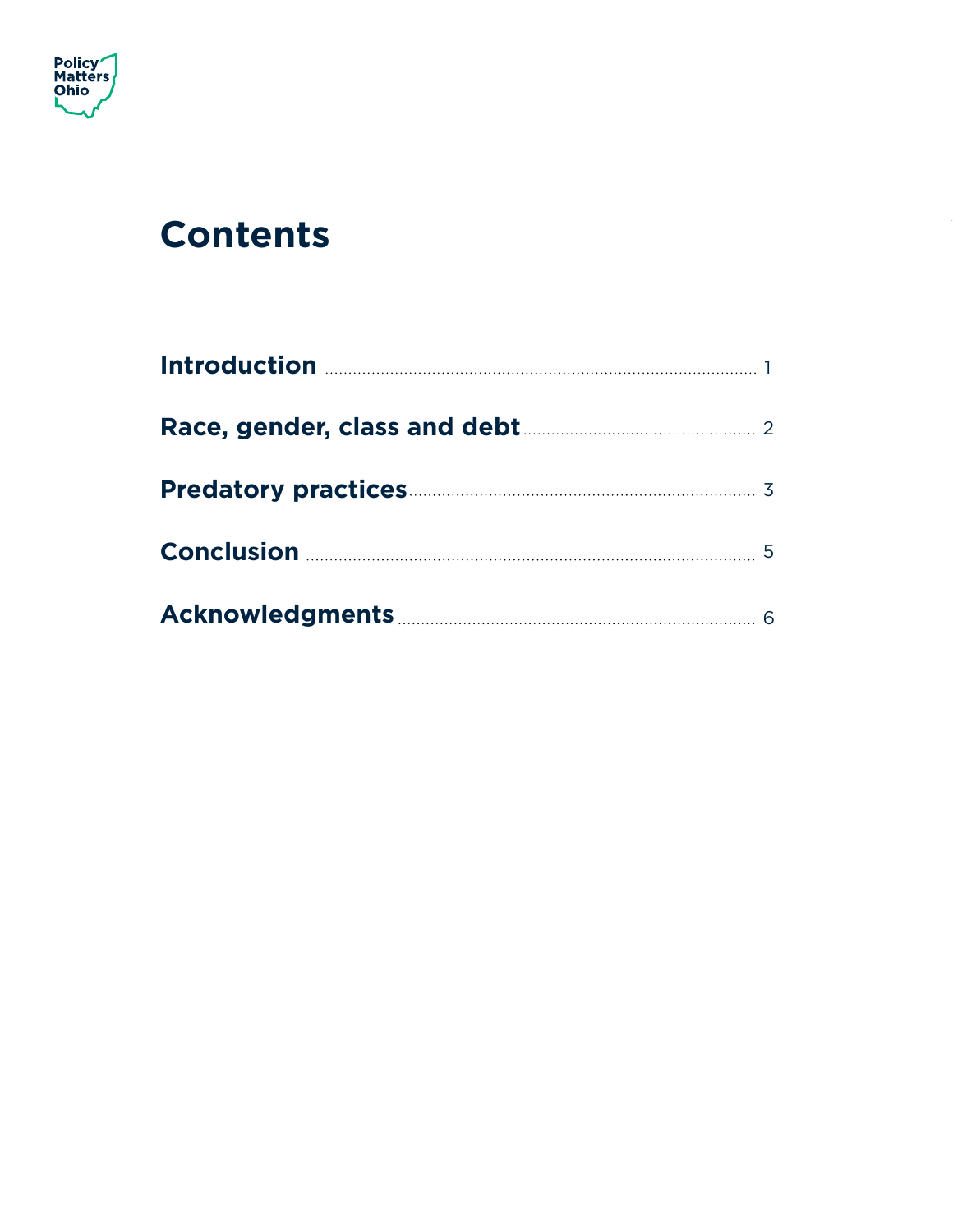

#### **Introduction**

For many in the United States, debt is the price of upward mobility. An increasing number of jobs require some college, and [wages are higher for](http://www.epi.org/blog/looking-at-the-latest-wage-data-by-education-level/)  [people with college degrees.](http://www.epi.org/blog/looking-at-the-latest-wage-data-by-education-level/) As states cut funding for higher education, colleges have passed the costs on to students. Nationally, [44.2 million people – one](https://www.forbes.com/sites/zackfriedman/2017/02/21/student-loan-debt-statistics-2017/#380c25705dab)[sixth of the population – hold a total of \\$1.3 trillion](https://www.forbes.com/sites/zackfriedman/2017/02/21/student-loan-debt-statistics-2017/#380c25705dab) in student loan debt. In Ohio, over 687,000 people hold [\\$19 billion in outstanding student debt](https://obamawhitehouse.archives.gov/blog/2016/04/28/six-recent-trends-student-debt), which doesn't even include people with only private loans.

Chastity Christian is one of those people. She knew she needed an education. She also needed money. She took out loans so she could go to Wright State, then transferred to Brown Mackie, then transferred again to Cincinnati State, and ultimately went to Aveda Beauty School. Along the way, Chastity accumulated increasing amounts of debt until she owed \$30,000 in loans for three degrees that she never got.

"Hell no, I wasn't informed about the process," said Chastity. "I just knew I needed money."

Across the state, students who attend public, private, and especially for-profit institutions are trying to manage the financial burden of student debt. This debt is not dischargeable in bankruptcy, which means when borrowers fall on hard times they have limited options for relief and are vulnerable to predatory practices. Both legitimate loan servicers and student loan forgiveness scams take advantage of the millions who have student loan debt.

Ashley Monk graduated from the University of Cincinnati, one of Ohio's largest public universities, and struggled to pay back her loans after

graduating. Ashley had help from her parents to pay for college, but after they stopped contributing, she began to work longer hours and take on debt to finish her degree.

"There was a period of time when I lived in Fairfield where I couldn't afford much of anything," Ashley said. "I mean my electricity was going to be shut off completely. I was missing my credit card payments for items that were necessities. Really, I used the credit card a lot too when I was in college so it kind of became its own student loan…It [student loan payment] affected my ability to pay for necessities sometimes for sure. I ate at my job a lot to save money."

People with student debt are struggling to pay back their loans. In Ohio, average student debt for the class of 2014 was [\\$29,353.](http://ticas.org/sites/default/files/pub_files/classof2014.pdf) Of Ohioans with student debt in 2014, an estimated 42.2 percent were considered "distressed," meaning they can't fully repay their loans due to financial difficulties or problematic loan terms. In 2014, nearly 27 percent of borrowers were in serious delinquency, late on payments, and 15.7 percent were in default, when borrowers are delinquent for longer than 270 days for federal loans.

Ashley and Chastity are two of hundreds of thousands of Ohio college graduates who find themselves struggling to get by after doing what everyone told them they had to do to get ahead: get a degree. In this report, Policy Matters Ohio and the Ohio Student Association have collaborated to describe the breadth and depth of the student debt trap in Ohio and tell a few of the stories of the people caught in it.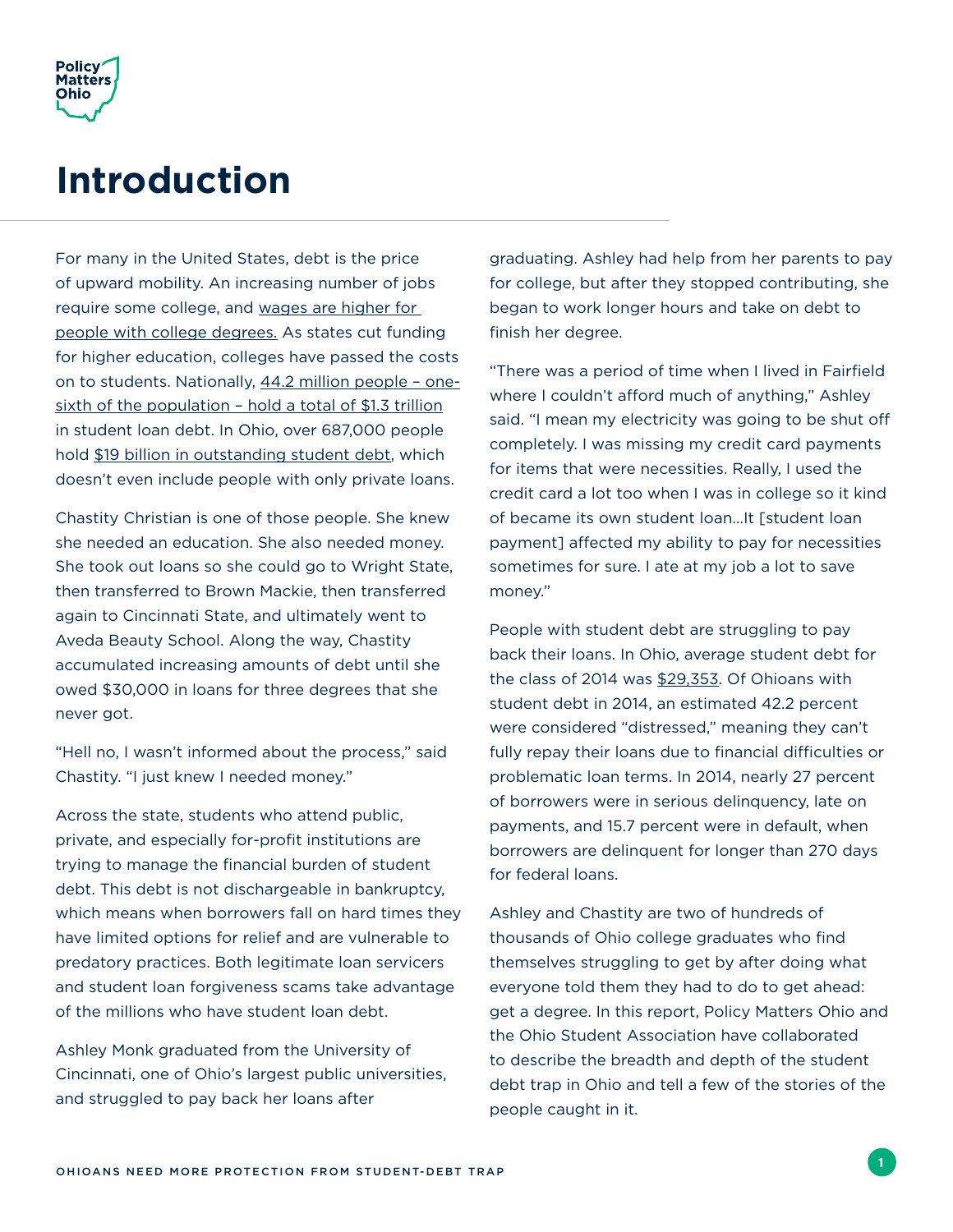

### **Race, gender, class and debt**

Borrowers of color have higher rates of distress (57.2 percent), delinquency (36.6 percent) and default (20.6 percent) than white borrowers who have rates of 38.1 percent, 23.7 percent, and 14.4 percent, respectively. Low-income people and borrowers with relatively small debts have the highest rates of default. Nationally, [one-third of borrowers in default have balances of \\$10,000 or less.](https://www.nytimes.com/2015/09/01/upshot/why-students-with-smallest-debts-need-the-greatest-help.html) Those borrowers often did not complete their degrees and thus have lower earnings. People making less than \$25,000 have the highest default rate at 18.7 percent.

[Gender disparities are apparent in student debt](http://www.aauw.org/research/deeper-in-debt/). Women comprise 56 percent of college students but owe nearly 66 percent of the \$1.3 trillion of student debt nationally. Women, in particular Black and Hispanic women, borrow more to get their degree and because of the [gender-pay gap](http://www.epi.org/publication/womens-work-and-the-gender-pay-gap-how-discrimination-societal-norms-and-other-forces-affect-womens-occupational-choices-and-their-pay/) cannot as easily pay off their debt. As women and men move through repayment the disparities in debt increase.

Students who come to college with limited funds end up having to work even harder just to be able to afford to stay at their institution, and often end up more vulnerable to predatory student debt practices. Tyler Willis, a junior at Wright State, works 30 hours per week on top of his course load to be able to afford tuition.

"A lot of people work to be able to go to school," he said, "and if you're working, you shouldn't have to work two to three jobs just to be able to get through school and be able to attain the American Dream."

The for-profit college sector, [which often preys on low-income people, people of color, and veterans](http://www.npr.org/2017/03/27/521371034/how-for-profit-colleges-sell-risky-education-to-the-most-vulnerable), produces a disproportionately high number of students who are delinquent or have defaulted on their [loans.](https://www.insidehighered.com/news/2015/09/11/study-finds-profit-colleges-drove-spike-student-loan-defaults) The Education Department is [seeking to undermine rules that would protect those students](https://www.washingtonpost.com/news/answer-sheet/wp/2017/06/14/betsy-devos-delays-2-obama-era-rules-designed-to-protect-students-from-predatory-for-profit-colleges/?utm_term=.dda0731b8690). The gainful employment rule allows the department to crack down on mostly for-profit colleges by barring federal student aid to colleges whose graduates have high debt-to-income ratios. The [borrower defense](https://studentaid.ed.gov/sa/repay-loans/forgiveness-cancellation/borrower-defense)  [to repayment](https://studentaid.ed.gov/sa/repay-loans/forgiveness-cancellation/borrower-defense) rule forgives federal loans for students who attended schools that used illegal or deceptive practices to con students into taking out loans. A recent [Policy Matters report](http://www.policymattersohio.org/research-policy/quality-ohio/education-training/risky-business-for-profit-education-in-ohio) details the poor job outcomes and high debt many graduates of for-profit colleges face in Ohio.

Those rules were written during the Obama administration to crack down on schools like the now-defunct [ITT Technical Institute](http://www.npr.org/sections/thetwo-way/2016/09/06/492819673/large-for-profit-itt-technical-institutes-will-close-its-doors) and [Corinthian Colleges](https://www.usnews.com/news/articles/2015/04/27/for-profit-corinthian-colleges-shuts-down-all-remaining-campuses), as well as other for-profit schools known for taking advantage of students and using federal financial aid for profit. That system of accountability is under attack.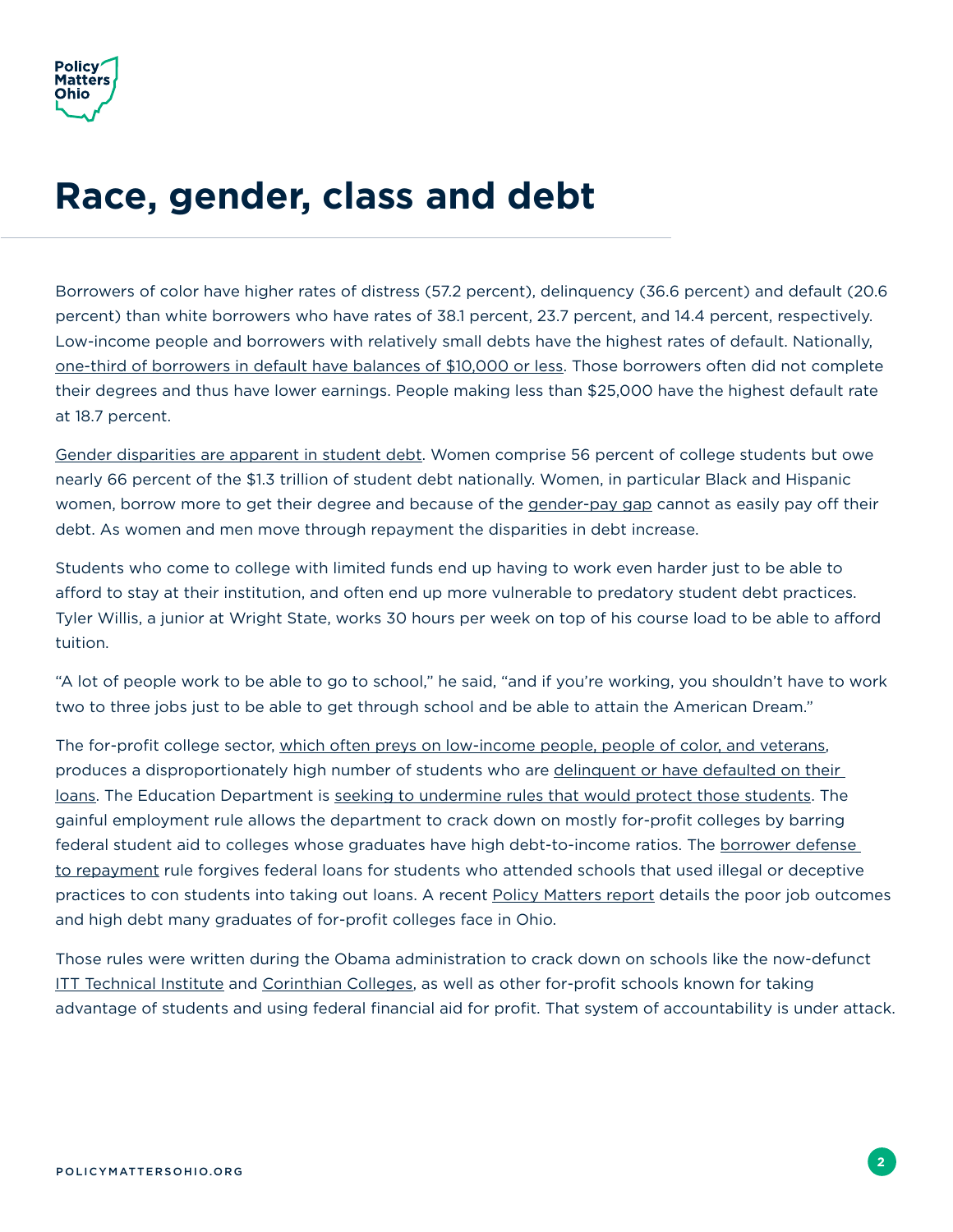#### **Predatory practices**

In addition to struggling to pay their loans, people with student debt face a predatory repayment climate that does not have their best interest in mind. In April, the U.S. Department of Education rolled back [consumer protections for student loan borrowers,](https://www.washingtonpost.com/news/grade-point/wp/2017/04/11/devos-dials-back-consumer-protections-for-student-loan-borrowers/?utm_term=.008660164285) making it harder for people to pay their loans back. The Obama administration implemented the safeguards in response to systemic wrongdoing by loan servicers in administering repayment services. Under Obama, the department contracted with loan servicers responsible for collecting payments from borrowers and ensuring their repayment rights are protected. The [policies](https://www.ed.gov/news/press-releases/education-department-implement-improved-customer-service-and-enhanced-protections-student-loan-borrowers) required loan servicers to properly process payments, provide borrowers with accurate and timely information, help borrowers enter income-driven repayment plans and help them avoid default. These regulations were designed to curb the industry-wide abuses that have made borrowers worse off financially. The Trump administration eliminated a crucial line of defense for student borrowers.

Poor quality loan servicing puts people with debt in even worse financial straits. A [U.S. Government](http://www.gao.gov/products/GAO-16-523)  [Accountability O](http://www.gao.gov/products/GAO-16-523)ffice (GAO) report found that 70 percent of borrowers in default qualified for lower-monthly payments through repayment plans that cap monthly payments based on income. Loan servicers did not inform borrowers of this option, the report found. One of the worst ofenders is Navient, the largest servicer of federal and private student loans and formerly part of Sallie Mae. The [Consumer Financial Protection](https://www.consumerfinance.gov/about-us/newsroom/cfpb-sues-nations-largest-student-loan-company-navient-failing-borrowers-every-stage-repayment/)  [Bureau \(CFPB\) sued Navient](https://www.consumerfinance.gov/about-us/newsroom/cfpb-sues-nations-largest-student-loan-company-navient-failing-borrowers-every-stage-repayment/) for, "failing consumers…at all stages of repayment." Navient is accused of illegally cheating borrowers out of their right to lower payments, creating obstacles to repayment by providing bad information and improperly handling payments. Even more egregious, Navient harmed the

credit of disabled borrowers and severely injured veterans by telling credit reporting agencies that borrowers had defaulted, when actually they had their loans discharged. Just this year [Navient stated to the CFPB](https://www.bloomberg.com/news/articles/2017-04-03/student-debt-giant-navient-to-borrowers-you-re-on-your-own), "There is no expectation that the servicer will act in the best interest of the consumer."

Ashley Monk had challenges with her loan servicer. She entered loan deferment to get temporary relief from making payments, but still faced barriers. "They [Sallie Mae] wanted me to pay, like a few hundred dollars, just to I guess set up the deferment," she said. "I don't know what the point was, but that's what they wanted me to do." Ashley's experience shows how loan services can make it even harder for low-income people to get relief, often with no explanation. *Ashley Monk*

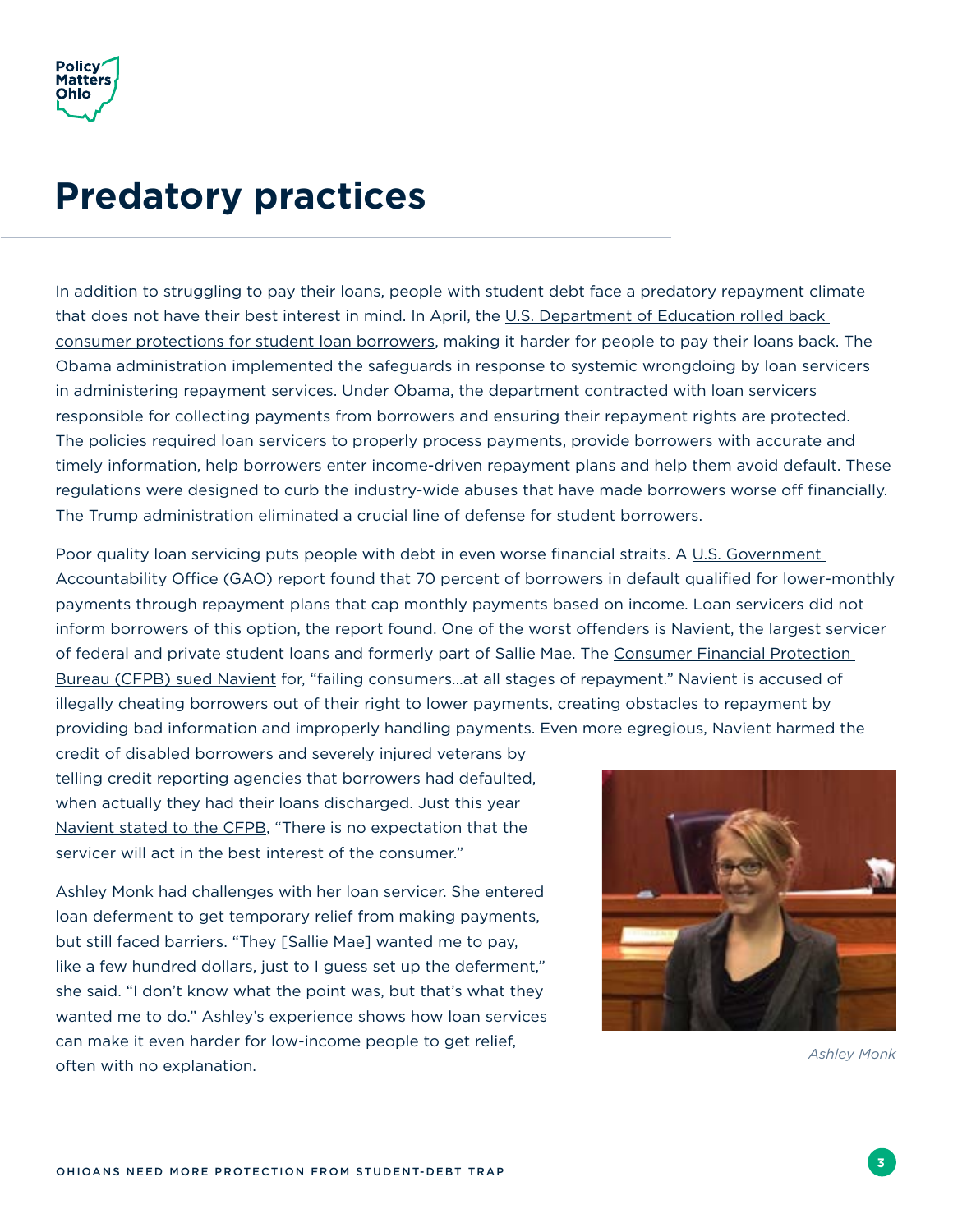

When government-contracted loan servicers fail to provide millions of borrowers with appropriate and legal repayment services, borrowers, especially [financially distressed borrowers](http://www.dispatch.com/business/20170614/states-play-whac-mole-with-student-loan-relief-scams), are vulnerable to scammers who prey on the potential lifetime burden of student loan debt. Student loan forgiveness scams seek borrowers in need of loan relief who may have not received accurate and timely information about repayment options from their loan servicer. The scams are advertised across the internet and use official-sounding names to lure and defraud people. The scams usually take two approaches. Sometimes the scammers simply charge people for money without providing a relief service. Other times they con vulnerable people out of money by acting as middlemen to help them register for programs that the federal government already ofers for free, such as income-driven repayment plans or forbearance, when payments are suspended for a specific period of time and still accrue interest. The CFPB has been shutting down these fraudulent companies. In March of this year, [CFPB shut down Student Aid Institute Inc.](https://www.consumerfinance.gov/about-us/newsroom/cfpb-halts-student-loan-debt-relief-scam/) for illegally charging borrowers advance fees for loan relief, misrepresenting borrowers savings, and falsely claiming affiliation with the U.S. Department of Education. Trump's budget proposes to practically defund the CFPB in 2018.

In addition to outright fraudulent practices, loan servicers and debt relief scams prey on borrowers with limited knowledge of federal loan repayment options. Borrowers often don't know about free federal income-driven repayment plans or the public service and teacher loan forgiveness programs. Public Service [Loan forgiveness](https://studentaid.ed.gov/sa/repay-loans/forgiveness-cancellation/public-service), which forgives federal loans after 10 years of making payments while working for a qualifying employer, [is eliminated in the Trump budget proposal](https://www.whitehouse.gov/sites/whitehouse.gov/files/omb/budget/fy2018/budget.pdf) for borrowers who start taking out loans after July 1, 2018. Generally speaking, anything promising outright loan forgiveness is too good to be true and student debt discharge is only available for a limited set of circumstances, but there are some options. Information about these programs can be found at *[studentaid.ed.gov](https://studentaid.ed.gov/sa/)*. It is evident from the [GAO report](http://www.gao.gov/products/GAO-16-523) and lawsuits that many people with student debt are unaware of their rights as borrowers. With over 40 percent of Ohio borrowers in distress, more is needed to help them into repayment plans that lower monthly payments and protect them from abuse.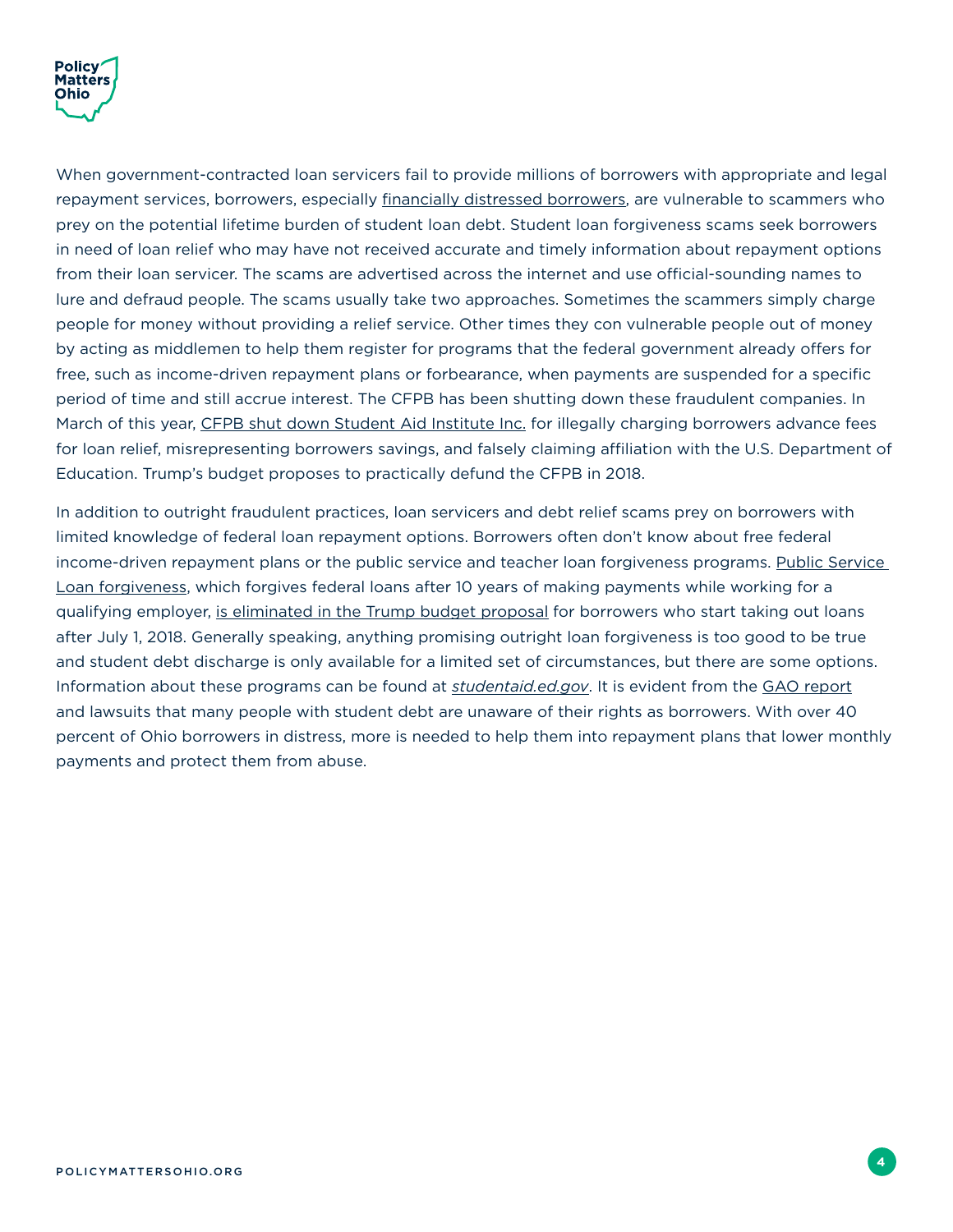

#### **Conclusion**

More federal and state regulation  $-$  not less  $-$  is needed to protect people with student debt from predatory loan servicers and loan forgiveness scams. Federally, the CFPB has been a stalwart protector of people with student debt. In contrast, the U.S. Department of Education under Secretary Betsy DeVos has made borrowers more vulnerable to abusive practices by loan servicers and for-profit institutions. In light of fewer federal regulations, Ohio officials must protect people with student debt by holding loan servicers accountable for abuses like they are in other states. Illinois and Washington sued Navient, and Attorneys General from 18 states [and the District of Columbia sued Secretary of](https://www.nytimes.com/2017/07/06/business/dealbook/massachusetts-betsy-devos-lawsuit.html?mcubz=0)  [Education Betsy DeVos and the U.S. Department](https://www.nytimes.com/2017/07/06/business/dealbook/massachusetts-betsy-devos-lawsuit.html?mcubz=0)  [of Education](https://www.nytimes.com/2017/07/06/business/dealbook/massachusetts-betsy-devos-lawsuit.html?mcubz=0) for unlawfully rescinding the

Borrowers Defense to Repayment rule. Connecticut implemented a [student loan bill of rights](http://wtnh.com/2015/07/14/connecticut-is-the-first-state-to-implement-student-loan-bill-of-rights/) to protect people with student debt and crack down on bad loan servicers. People who pursue higher education and take on debt need consumer protections and help navigating repayment in a predatory climate.

If you want to get involved in organizing around student debt, please contact Prentiss Haney of the [Ohio Student Association](http://www.ohiostudentassociation.org/) (OSA) at prentiss@ ohorganizing.org. OSA is a statewide organization led by young people. OSA engages in values-based issue and electoral organizing, nonviolent direct action, advocacy for progressive public policy, and leadership development.

**We want to hear about your experience with student debt! If you want to share your story please [fill out this form](http://www.policymattersohio.org/research-policy/student-debt).**